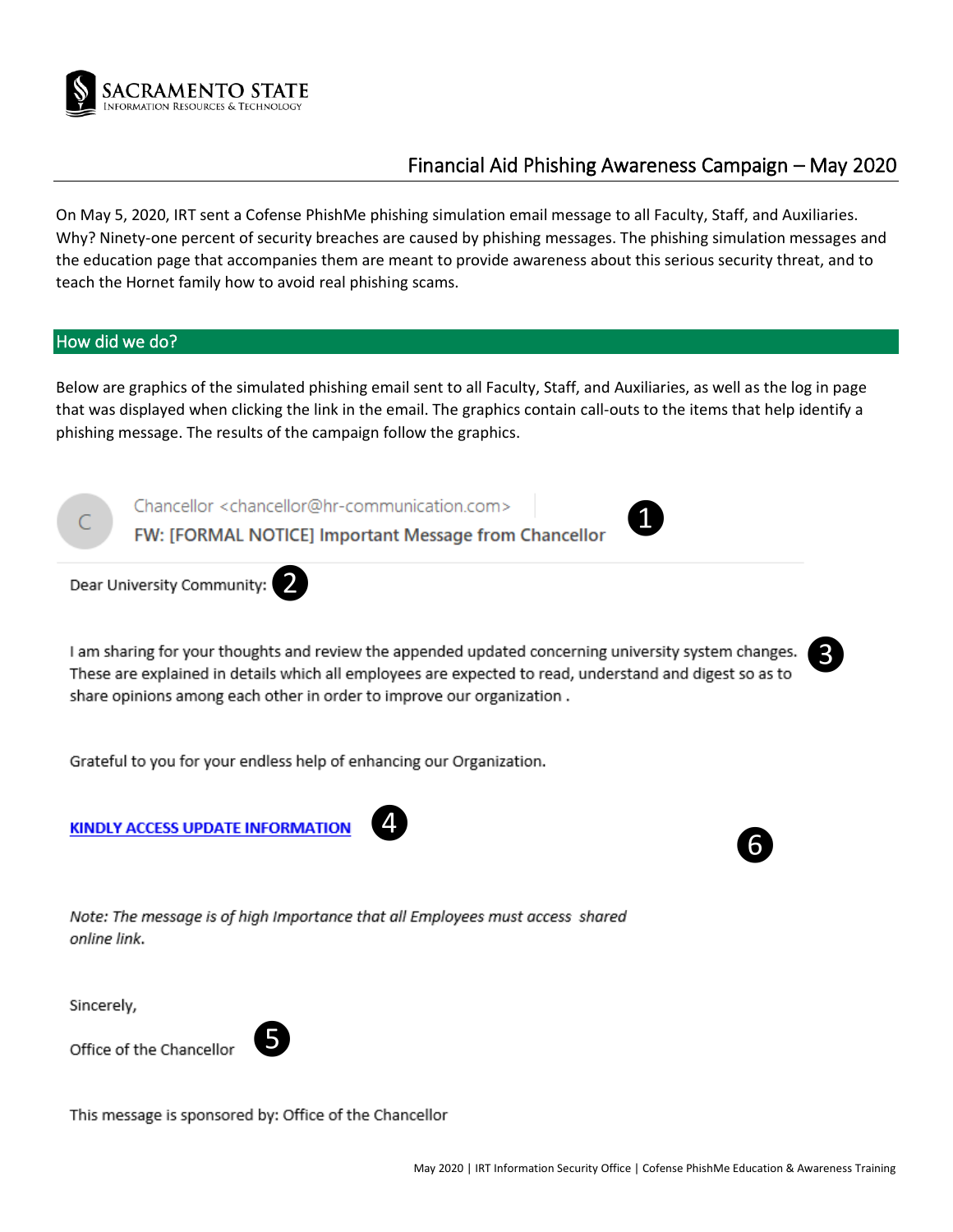

- 1. The message was not sent by a Sac State or CSU employee or department. The sender email address is not a valid Sacramento State or CSU email address [\(username@csus.edu](mailto:username@csus.edu) or username@calstate.edu)
- 2. The message greeting is not personalized for Sacramento State.
- 3. The message is oddly worded.
- 4. If you hover over the hyperlink, it shows that it is not going to a Sacramento State or CSU web page.
- 5. The message signature is not specific to an official Sacramento State or CSU individual or office.
- 6. The message does not contain official Sacramento State or CSU branding. Even if actual branding was used, you still need to use caution because this can be spoofed, but not containing any branding is a tip off.

### **Those who clicked the link in the email were presented with the following web page:**

1=18/D Not secure | s.hr-communication.com/107519/c132a3/7bda8db3-ffe5-499f-bcab-263bcf9832ab/?test

# Sign in with your Account.



- 1. The web address is not a Sac State or Office 365 address.
- 2. The page does not contain Sacramento State or official system branding. Similar to an email, even if actual branding is used, you still need to use caution because this can be spoofed, but not containing any branding is a tip off.

❶

❷